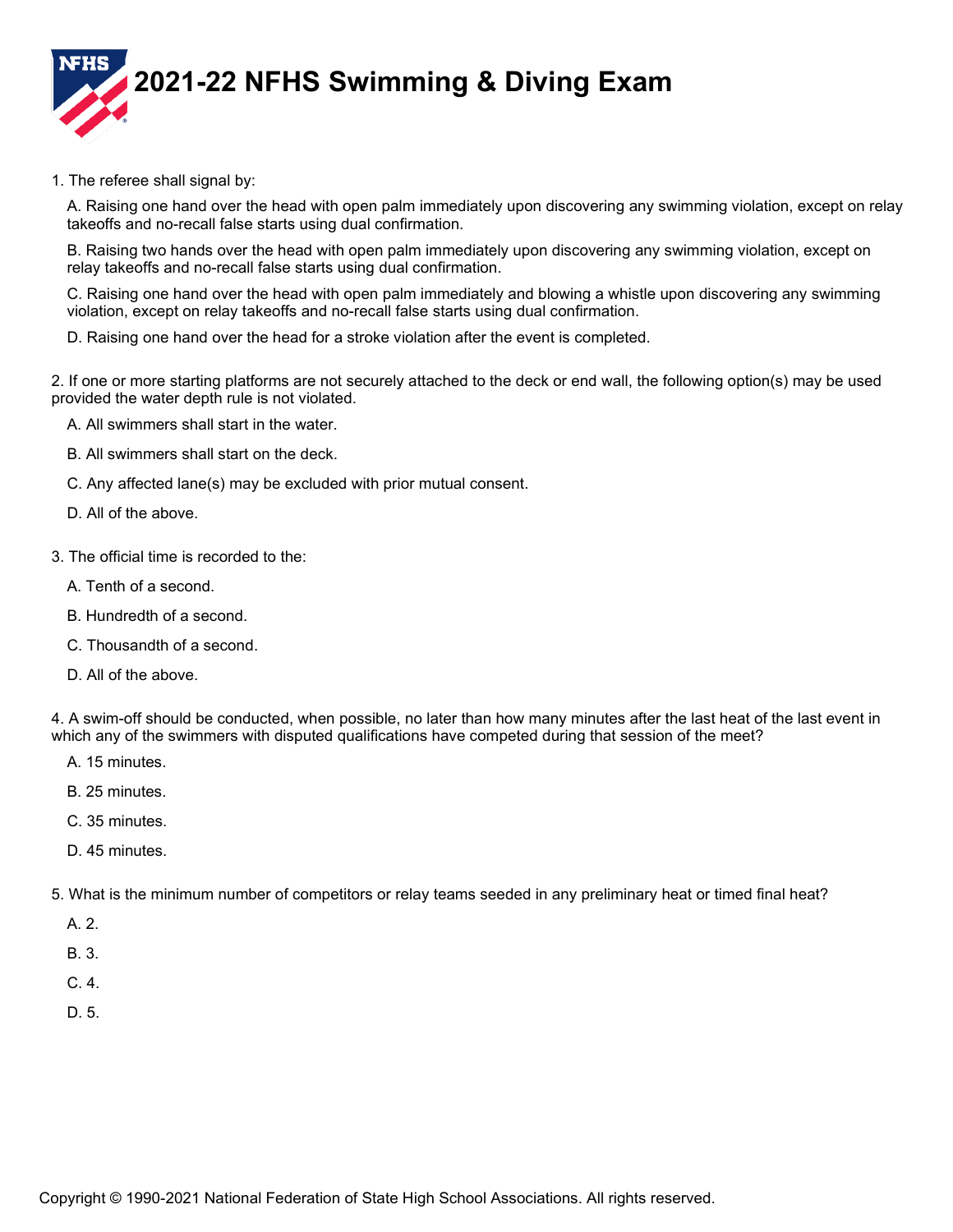- 6. In order to make a legal turn in either the butterfly or breaststroke, a swimmer must have:
	- A. A simultaneous touch with both hands.
	- B. A simultaneous touch with both hands on the same plane.
	- C. The body regain its legal position prior to the second arm pull.
	- D. All of the above.
- 7. In meets when dual confirmation is not able to be utilized and no electronic relay judging equipment is available:
	- A. Relays may not be conducted.

B. Takeoff judges shall be positioned at the starting end of the pool to judge takeoffs and observe departing swimmers' feet only.

- C. Takeoff judges shall record any violation and immediately discuss the decision with the referee.
- D. Upon seeing a violation, the takeoff judge shall indicate by raising one hand overhead with an open palm.
- 8. When starting platforms are used:

A. They shall be securely attached to the end walls and the maximum height of the top front edge of the platforms shall not exceed 30 inches above the water level.

- B. Backstroke starting ledges must be securely attached to the platforms.
- C. The minimum water depth is measured at the anticipated point of entry.
- D. The top surface shall be flat and the back-to-front slope shall not exceed 25 degrees from horizontal.
- 9. Visible markings, which are located 16.4 yards/15 meters from each end wall, shall be:
	- A. Provided on one side of the deck.
	- B. Permanently constructed on the deck.
	- C. Provided on both sides of the pool.
	- D. Must be red or black in color.

10. When an official discovers a competitor in violation of suit coverage prior to the start of the competitor's event, the official shall:

A. Disqualify the competitor from the meet.

- B. Disqualify the competitor from the event.
- C. Notify the coach to make the attire legal.
- D. Notify the competitor to make the attire legal.

11. When a competitor is observed wearing illegal attire after the race officially begins, the official shall allow the competitor's time to stand and notify the coach to make attire legal.

A. True.

B. False.

12. When automatic timing/judging equipment is used, the swimmer must contact the touchpad.

A. True.

B. False.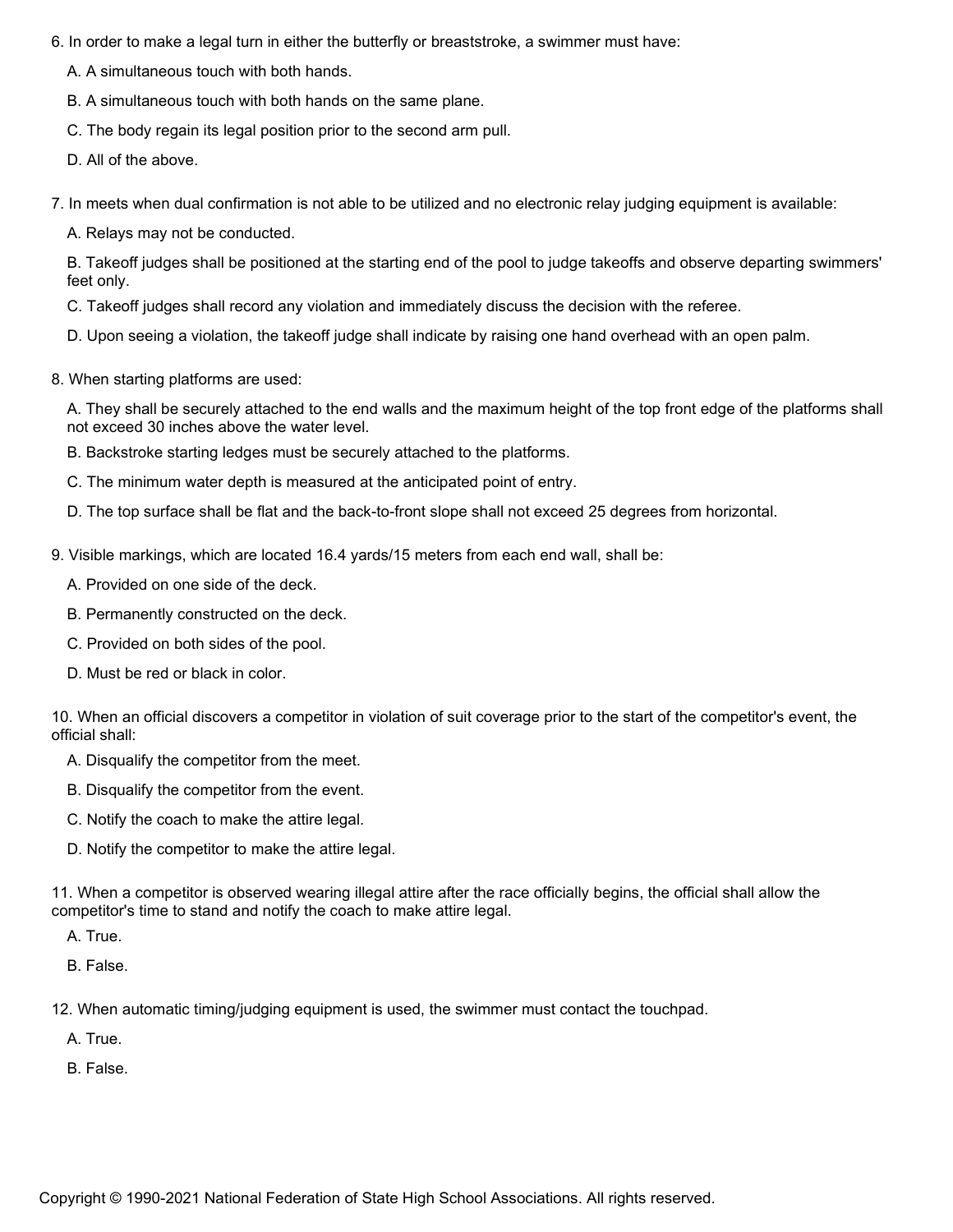13. For the backstroke, the finish requires completion of the required distance and contact with the touchpad or finish end by any part of the swimmer with some part of the body at or above the surface while still on the back.

A. True.

B. False.

14. A legal breaststroke finish is one in which the swimmer contacts the touchpad or finish end with:

A. One hand.

- B. Both hands simultaneously.
- C. Shoulder.
- D. Any part of the body.

15. The freestyle finish requires completion of the required distance and contact with the touchpad or the finish end by any part of the swimmer.

A. True.

B. False.

16. A fulcrum can be moved and set at varying positions between:

A. 5 feet, 6 inches and 7 feet, 10 inches from the rear of the diving board.

B. 5 feet, 1 inch and 7 feet, 6 inches from the rear of the diving board.

C. 5 feet, 10 inches and 7 feet, 10 inches from the rear of the diving board.

- D. 5 feet, 10 inches and 7 feet, 6 inches from the rear of the diving board.
- 17. While in the straight position:
	- A. The body shall not be bent either at the knees or the hips.
	- B. The feet shall be together, and the toes pointed.
	- C. The position of the arms is at the option of the diver.
	- D. All of the above.

18. While in the tuck position:

A. The body shall be compact.

B. The body shall be bent at the knees and hips, with the knees and feet close together within the bodyline of the shoulders.

- C. The hands shall be on the lower legs and the toes pointed.
- D. All of the above.

19. For the backstroke start, after the command "stand up," swimmers may:

- A. Release from the starting position.
- B. Leave the starting area.
- C. Delay a new start.
- D. Leave the water.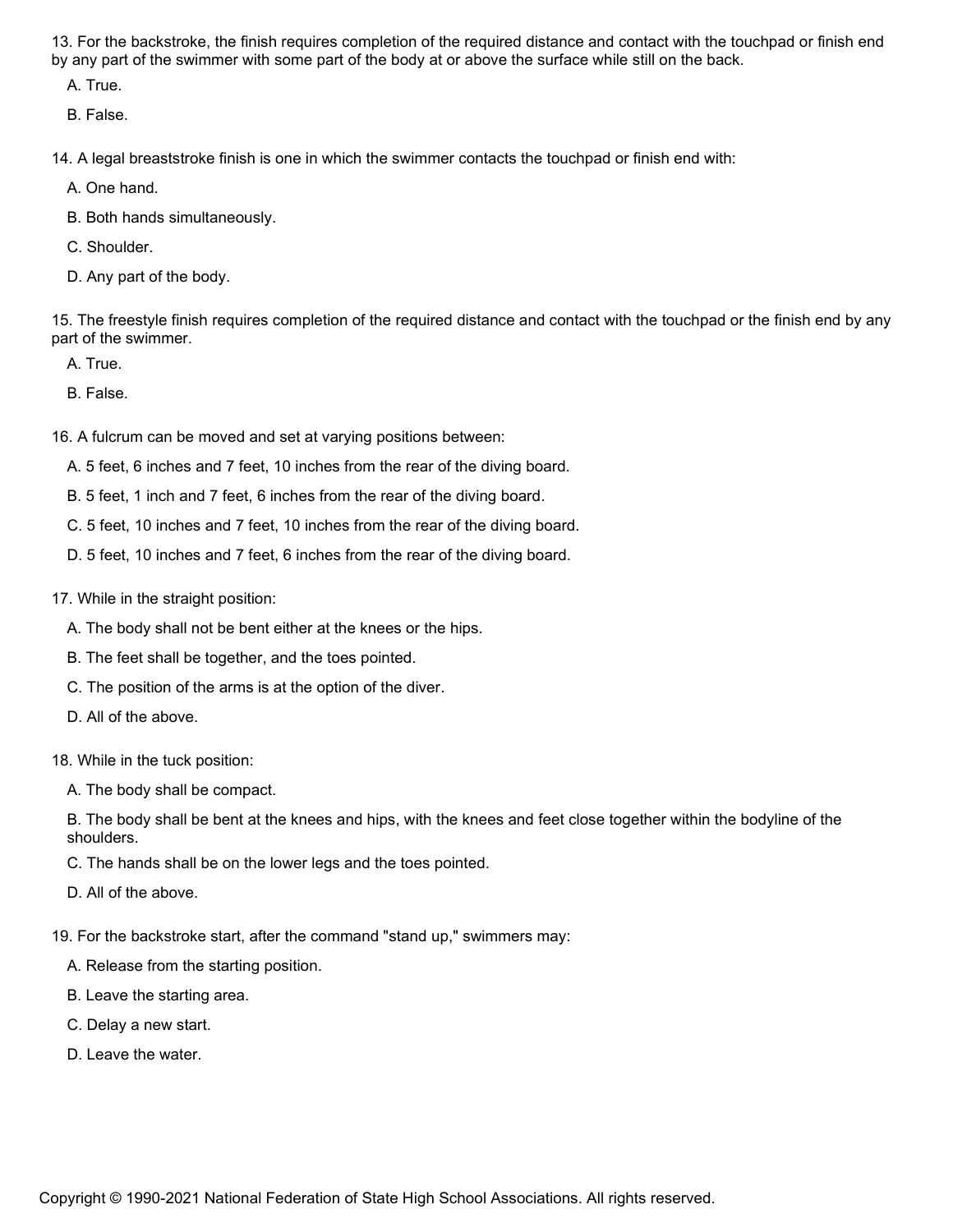20. A triple-dual meet consists of:

- A. Three teams (Team A vs. Team B, Team A vs. Team C).
- B. Three teams (Team A vs. Team B, Team A vs. Team C and Team B vs. Team C).
- C. Two teams (Team A vs. Team B).
- D. Three teams that compete for the same points.
- 21. The scoring system used in a triple-dual meet is:
	- A. Only two relay teams may score for each team in each relay event.
	- B. Based on the number of entries per team.
	- C. By prior mutual consent the two, three or four entries per team-scoring systems may be used.
	- D. All of the above.
- 22. When manual timing is used, which of the following is INCORRECT?
	- A. With three watches present, use the middle time.
	- B. With two watches present, use the average time.
	- C. Use watch times recorded to the thousandths.
	- D. When two watch times are identical, that time is official.
- 23. In backstroke, which of the following is true?
	- A. Any stroke is permitted and the swimmer must be on the back except when executing a turn.
	- B. Standing in or on the gutter or curling toes over the gutter at the start is not permitted.
	- C. The swimmer may be submerged for a distance of not more than 15 meters after the start and each turn.
	- D. All of the above.
- 24. The backup timing system must be operative for all races, but shall be used only for lanes in which:
	- A. The referee disagrees with the order of finish for competitors.
	- B. The competitor contacts a part of the end wall in his or her lane that is not covered by the touchpad.
	- C. A difference of more than 0.3 occurs between the automatic and backup times, indicating a potential malfunction.
	- D. B and C are correct.

## 25. The end wall is:

- A. The vertical portion of the pool.
- B. The contiguous surface of the deck and overflow gutter.
- C. The touchpad at the end of the course.
- D. The front of the starting platform.
- E. All of the above.

## 26. A dive session is:

- A. A series of dives culminating with the end of the meet.
- B. A series of dive rounds culminating in a break.
- C. The completion of one dive by each participant.
- D. None of the above.

Copyright © 1990-2021 National Federation of State High School Associations. All rights reserved.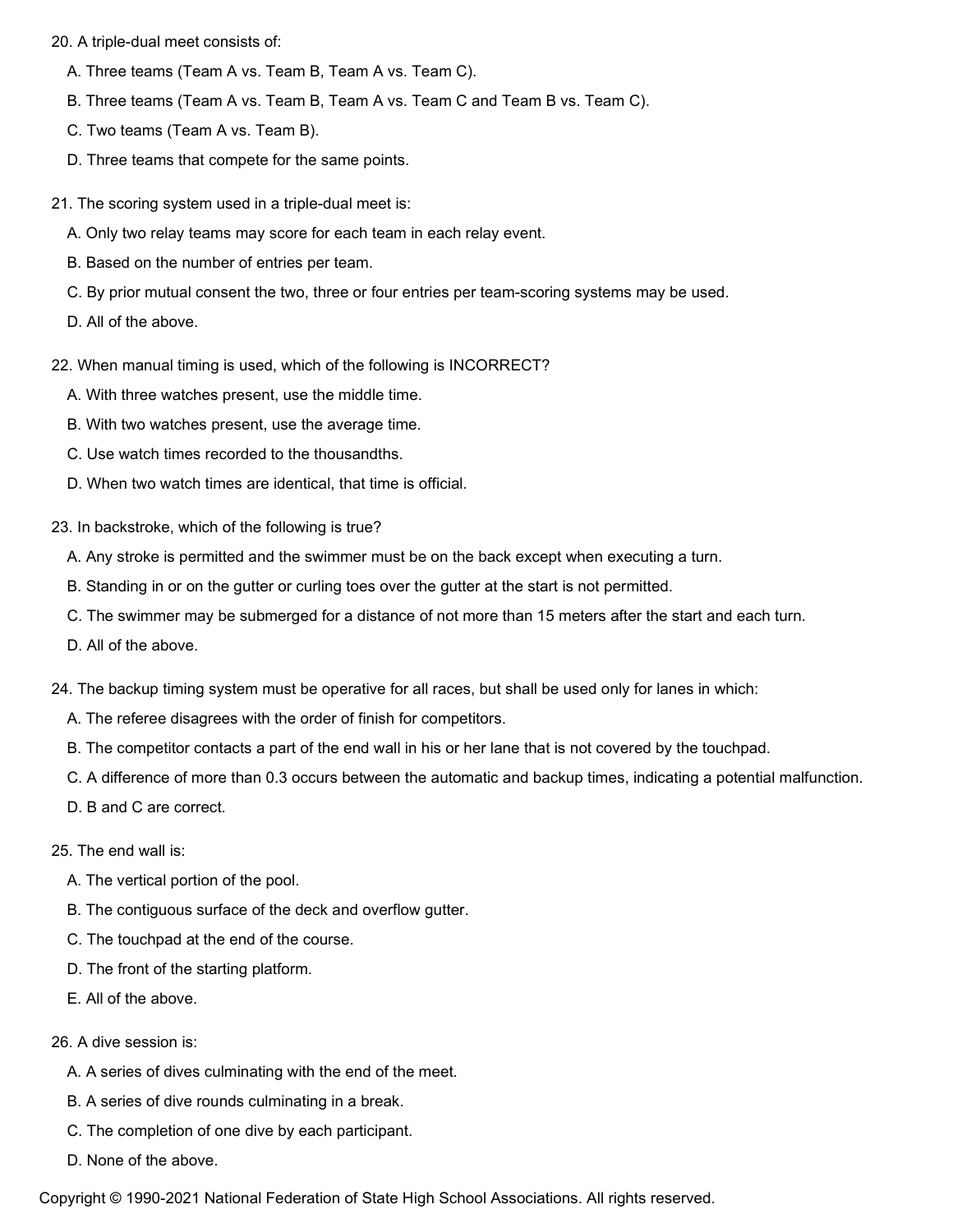27. Suits worn by divers shall be limited to the following requirements:

A. Individual barcodes.

- B. The USA-approved checkmark.
- C. The FINA mark.
- D. None of the above.
- 28. The official time (computed to the hundredth) can be registered by:
	- A. Touchpad.
	- B. Button(s).
	- C. Stopwatch(es).
	- D. Any of the above.
- 29. A potential malfunction in the automatic timing system may be indicated when:
	- A. There is a difference of less than 0.2 seconds between automatic and backup times.
	- B. There is a difference of 0.2 seconds between automatic and backup times.
	- C. There is a difference of 0.3 seconds between automatic and backup times.
	- D. There is a difference of more than 0.3 seconds between automatic and backup times.

30. The backup system, using at least one manual timing for each lane, shall be operative for all races but shall be used only for:

- A. Odd lanes.
- B. Even lanes.
- C. Lanes in which the automatic equipment malfunctions or time is not properly recorded.
- D. Lanes in which a coach challenges the order of finish.
- 31. In championship meets, the diver officially becomes a participant when the official entry:
	- A. Bears the diver's first and last name.
	- B. Bears the event and school affiliation.
	- C. Is submitted by the designated time and place.
	- D. All of the above.
- 32. The following is not considered to be a second manufacturer's logo or a form of advertising:
	- A. The FINA mark.
	- B. Individual barcodes.
	- C. The USA approved checkmark.
	- D. All of the above.

## 33. A scratch is:

- A. The withdrawal of a competitor from the remainder of his/her events in the meet.
- B. The withdrawal of a competitor from an event in a meet.
- C. The same as a declared false start.
- D. The withdrawal of a competitor from that event, allowing the competitor to enter another event.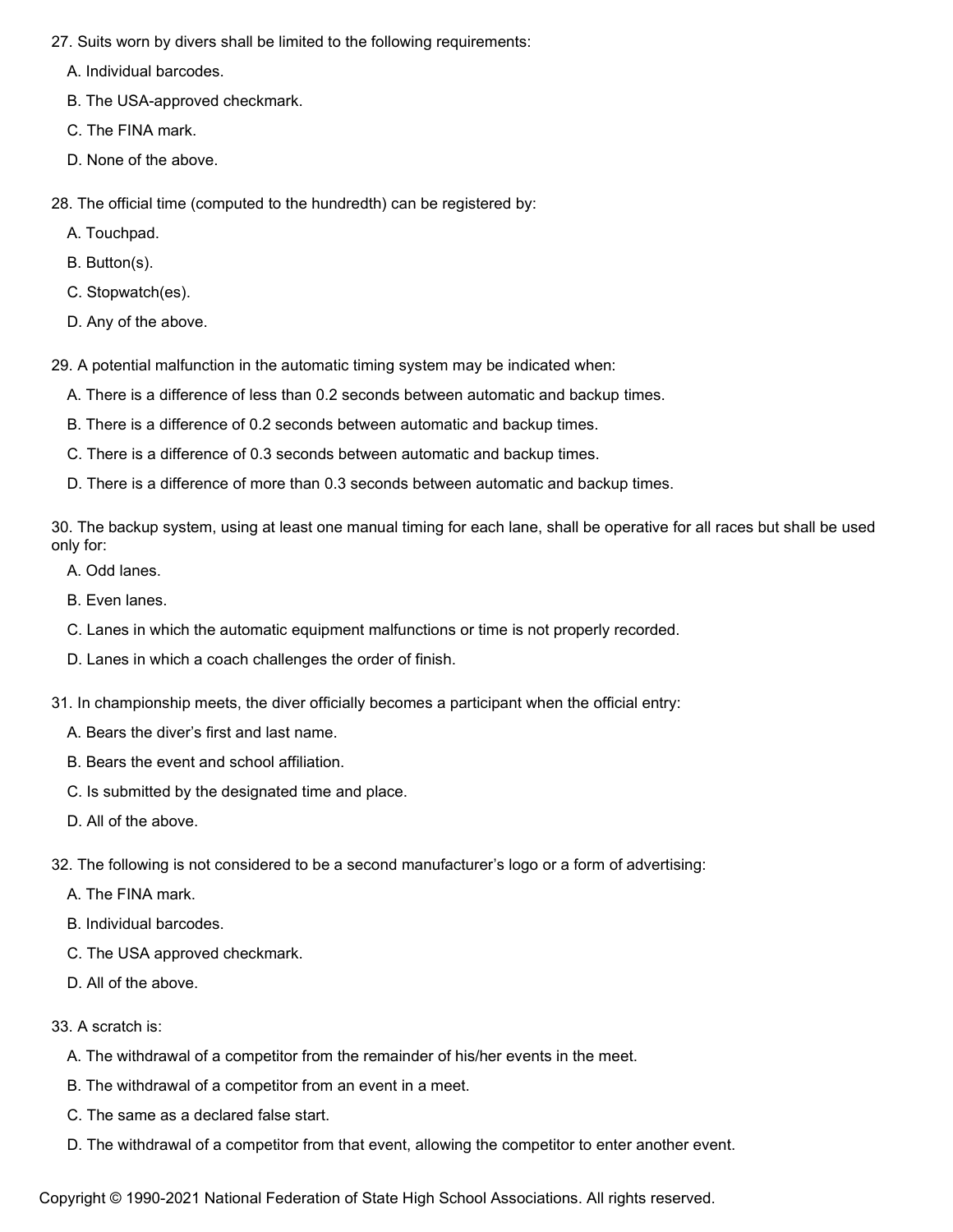34. When a recall rope is used, it should be:

- A. Placed at the 10-meter mark.
- B. Placed at the 15-meter mark.
- C. Placed beyond the 15-meter mark.
- D. Connected to the backstroke flags at the non-starting end of the pool.
- 35. If the host team does not provide backstroke flags which meet rule specifications:
	- A. Only the host school will swim events involving backstroke.

B. The points for any event involving backstroke will be awarded to the visiting team in proportion to the number of its submitted entries, and the events are not swum.

- C. Only the visiting school will swim events involving backstroke.
- D. The meet will be postponed until the flags meet specifications.
- 36. If a host school does not provide enough visual lap counters for the visiting team's 500-yard/400-meter swimmers:
	- A. The host team shall be disqualified from scoring in the event.
	- B. Only the visiting team will swim in the event.
	- C. Counters will be asked to share the lap counters.
	- D. The host team will scratch its 500-yard/400-meter swimmers from all remaining events.
- 37. In a championship meet, unless conference or league rules determine otherwise, each team shall be permitted:
	- A. A maximum of four entries in an individual event and one team in a relay event.
	- B. A maximum of three entries in an individual event and three teams in a relay event.
	- C. A maximum of three entries in an individual event and one team in a relay event.
	- D. An unlimited number of entries in an individual event and one team in a relay event.
- 38. The order of events for all meets shall be as follows:
	- A. 100-yard butterfly following the 100-yard freestyle.
	- B. 400-yard freestyle relay following the 400-meter/500-yard freestyle.
	- C. 100-yard breaststroke following the 100-yard backstroke.
	- D. 200-yard individual medley following the 50-yard freestyle.
- 39. The referee determines there is a timing malfunction in Lane 5. The referee should:
	- A. Make an adjustment based on using the average difference of backup and primary times.
	- B. Use the valid backup time.
	- C. Give no time.
	- D. Allow the software operator to decide the time.
- 40. A consolation finalist shall not place higher than the highest contested place in the consolation finals regardless of time.
	- A. True.
	- B. False.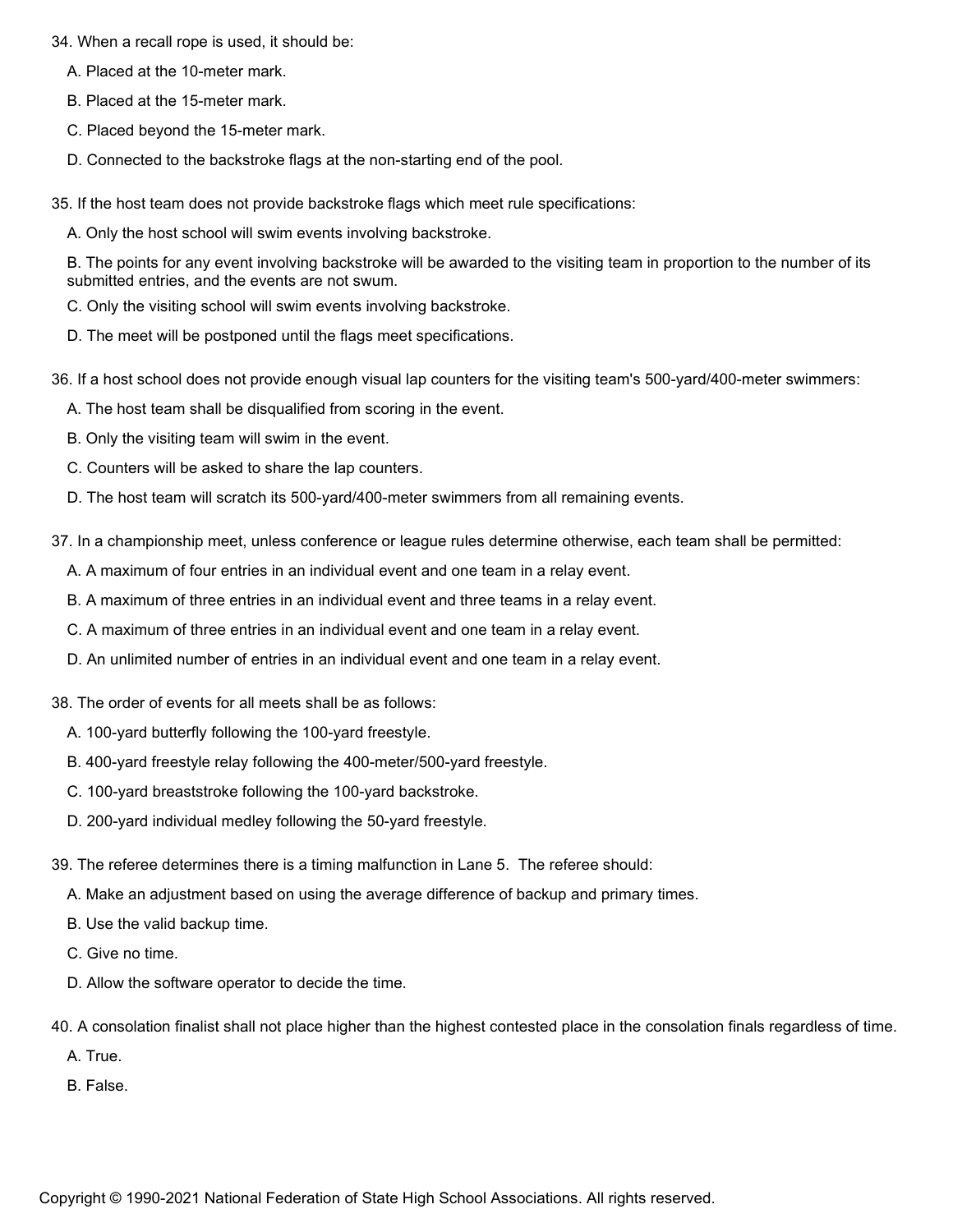- 41. A false start occurs when a swimmer:
	- A. Unnecessarily delays in reporting for the start.
	- B. Unnecessarily delays in assuming a starting position.
	- C. Leaves the mark before the starting signal.
	- D. All of the above.
- 42. A relay team may be disqualified if:

A. The lead-off swimmer, after stepping up on the block after the long whistle by the referee, steps down and changes position with another team member.

- B. The second swimmer moves from the back of the starting platform to the front before the previous swimmer is finished.
- C. The third swimmer in the medley relay swims the butterfly.
- D. The swimmers do not swim in the same order in finals as they swam in preliminaries.
- 43. A diving scoresheet requires the signatures of the:
	- A. Diver.
	- B. Coach.
	- C. Parent.
	- D. Both A and B.
- 44. The duties of the meet committee do NOT include:
	- A. Making decisions on matters not specifically covered by the rules book.
	- B. Making decisions on misapplications of a rule.
	- C. Making decisions regarding judgment calls made by the officials.
	- D. All of the above are duties of the meet committee.
- 45. In butterfly, which of the following is true?
	- A. Arms must be simultaneous and corresponding points on both hands shall be in the same horizontal plane.
	- B. The kick requires legs and feet move up and down simultaneously.
	- C. The turn/finish requires simultaneous touch with both hands not necessarily on the same plane.
	- D. All of the above.
- 46. The individual medley includes which of the following requirements:
	- A. A forward start.
	- B. Strokes in the order of butterfly, backstroke, breaststroke and freestyle.

C. Strokes in the order of butterfly, backstroke, breaststroke and any stroke other than those three for the last  $\mathcal{V}_4$  of the race.

D. A and C.

- 47. In a championship meet, the default method for determining the order of the diving competition shall be by:
	- A. 11-dive score.

B. Lot.

- C. A combination of lot and seeding.
- D. Score after the first five rounds.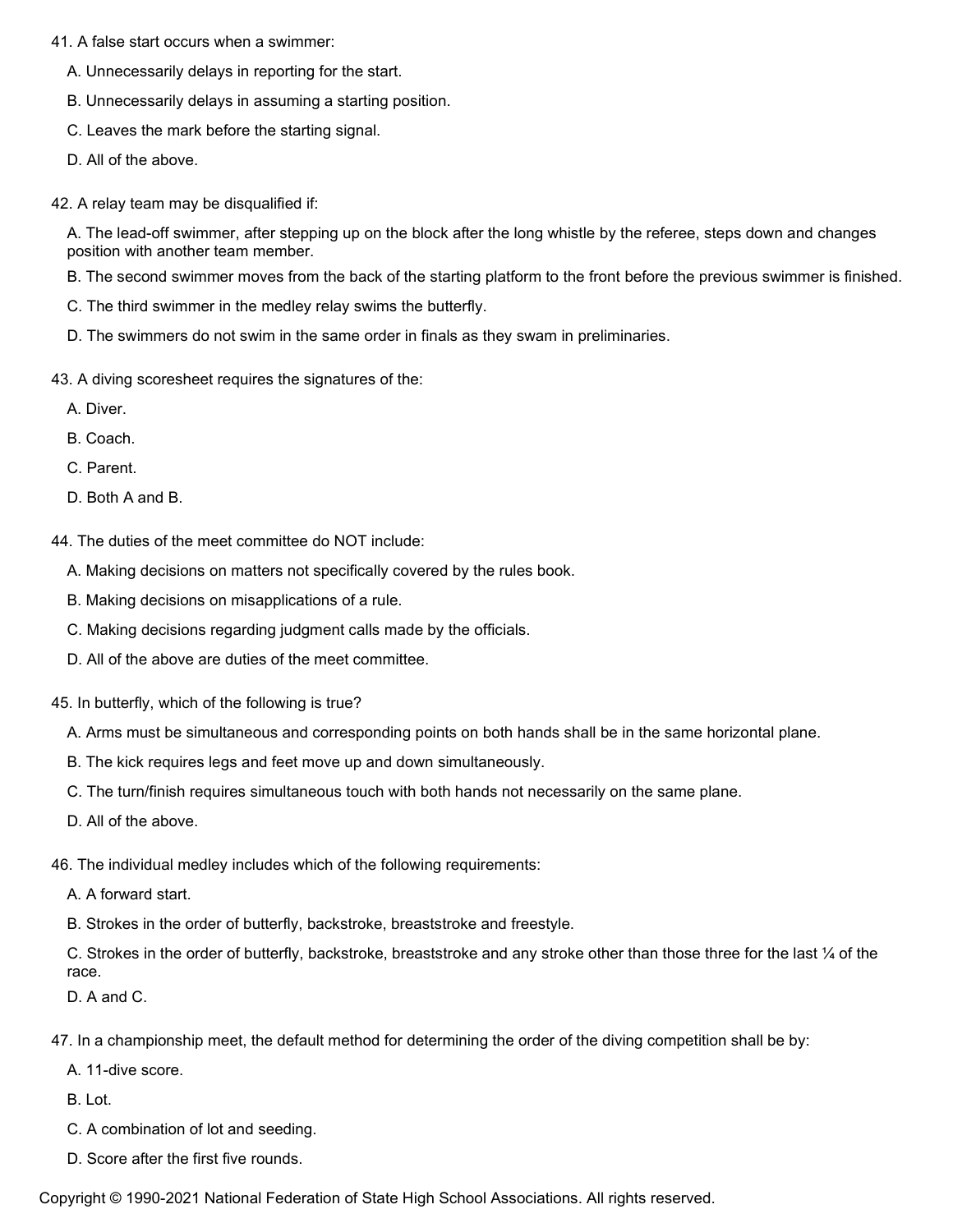- 48. If a referee is also the starter, upon observing a false start, which of the following is the proper procedure?
	- A. Raise a hand as soon as possible after the start.
	- B. Recall the heat.
	- C. At completion of the race, notify the swimmer and/or coach of the disqualification.
	- D. A and C.
- 49. Which of the following is a disqualification in the judgment of the diving referee:
	- A. Diver behaves in an unsporting manner.
	- B. Diver unnecessarily delays the performance of a dive.
	- C. The diver did not make a sincere attempt to perform a dive.
	- D. All of the above.
- 50. After the heat officially starts, the referee notices the swimmer in lane No. 1 is wearing an illegal cap. The referee:
	- A. Asks the swimmer in lane No. 1 to turn the cap inside out.
	- B. Asks the swimmer to remove the cap.
	- C. Notifies the swimmer that he or she is disqualified for illegal attire at the conclusion of the race.
	- D. All swimmers are asked to step down from the blocks and the swimmer in lane No. 1 is disqualified for illegal attire.
- 51. In the 500-yard/400-meter freestyle event, the use of a lap counter is:
	- A. Required.
	- B. Optional but lap counter must count in ascending order.
	- C. Optional but lap counter may count in ascending or descending order.
	- D. Optional but lap counter may use only verbal count.
- 52. Turn judges shall:
	- A. Monitor 15-meter violations from the starting end of the pool.
	- B. Determine the order of finish for the field.
	- C. Observe for violations of legal turns.
	- D. Order an event to start without delay when a contestant fails to report promptly.
- 53. For relay takeoffs, a side judge shall be assigned to observe:
	- A. The departing swimmer's feet, then the touch of the incoming swimmer.
	- B. The incoming swimmer's touch, then the departing swimmer's feet.
	- C. Both the incoming swimmer's touch and the departing swimmer's feet simultaneously.
	- D. Takeoffs for all lanes.
- 54. On-site shaving is permitted only under the following conditions:
	- A. In the locker room during championship meets.
	- B. On-site shaving is never permitted.
	- C. In the showers during championship meets.
	- D. In the showers using a disposable razor during championship meets.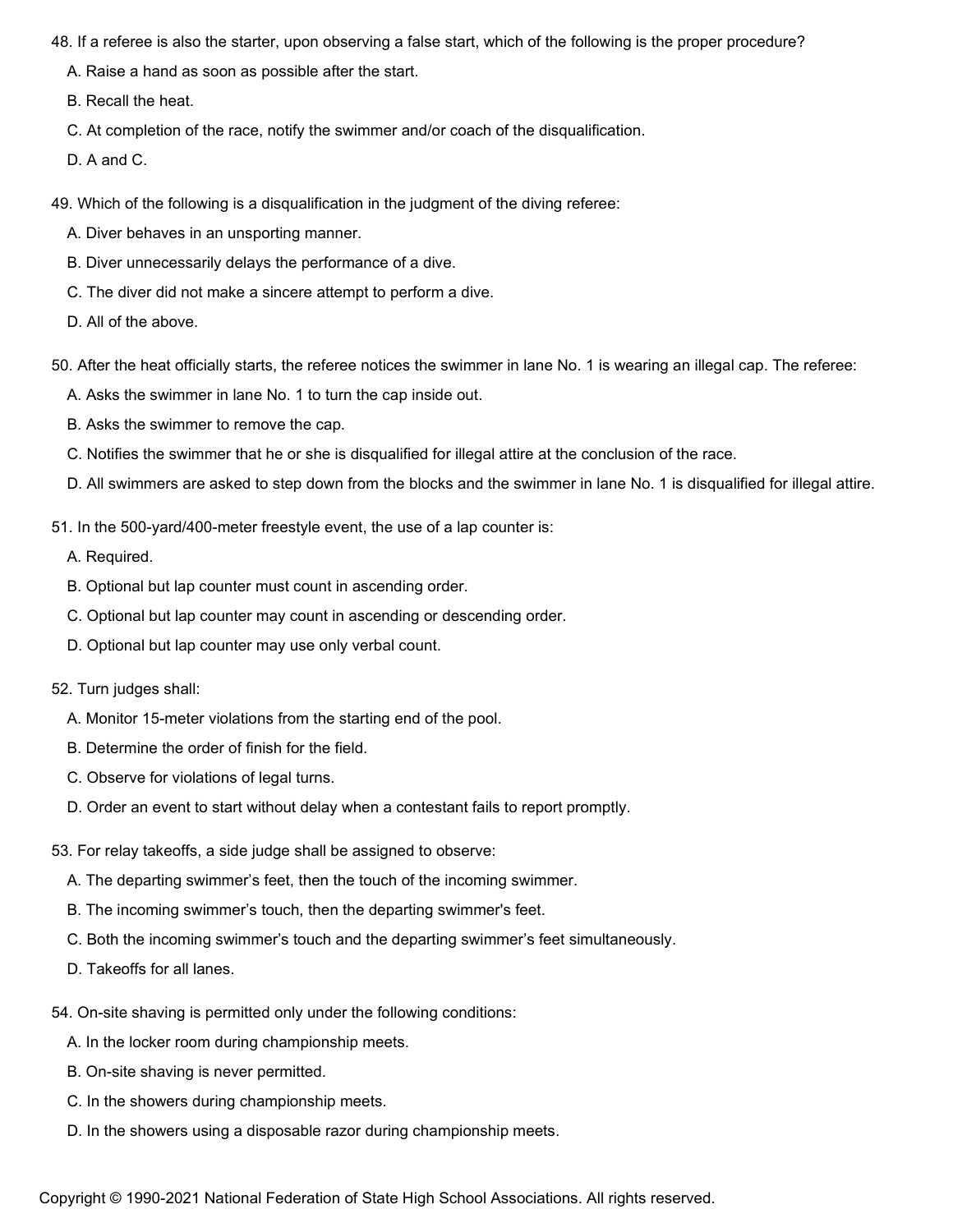55. Electronic devices may be used to verify or review officials' decisions made during the meet.

A. True.

B. False.

56. A declared false start is defined as:

- A. The withdrawal of a competitor from a specific event.
- B. The withdrawal of a competitor from the remainder of his/her events in the meet.
- C. Done when the starter has called the heat and the competitor is on the starting blocks.
- D. The withdrawal of a competitor from the next two events.

57. The score of a forfeited meet shall be 15-0.

- A. True.
- B. False.

58. There are 33 swimmers in the prelims of an event at a championship meet held in an eight-lane pool. How many swimmers are in Heat #1, Heat #2, Heat #3, Heat #4 and Heat #5?

- A. 8, 8, 8, 6, 3.
- B. 2, 7, 8, 8, 8.
- C. 5, 7, 7, 7, 7.
- D. 3, 6, 8, 8, 8.
- 59. A dive is officially completed:
	- A. When the diver contacts the water surface.
	- B. When the diver comes to the surface.
	- C. When the judges' scores are read.
	- D. When the diver passes below the surface of the water.
- 60. A race officially ends:
	- A. When the last swimmer finishes the race.
	- B. When the swimmer finishes his/her race.
	- C. When the times are posted.
	- D. When the timing device is stopped in the individual lane.
- 61. A dive considered "good" should receive a score between:
	- A.  $2\frac{1}{2}$  4.
	- B. 4½ 5½.
	- $C. 5 6\frac{1}{2}$ .
	- D. 7-8.
- 62. In timed final events, the fastest-seeded competitors will swim as a group in the last heat.
	- A. True.
	- B. False.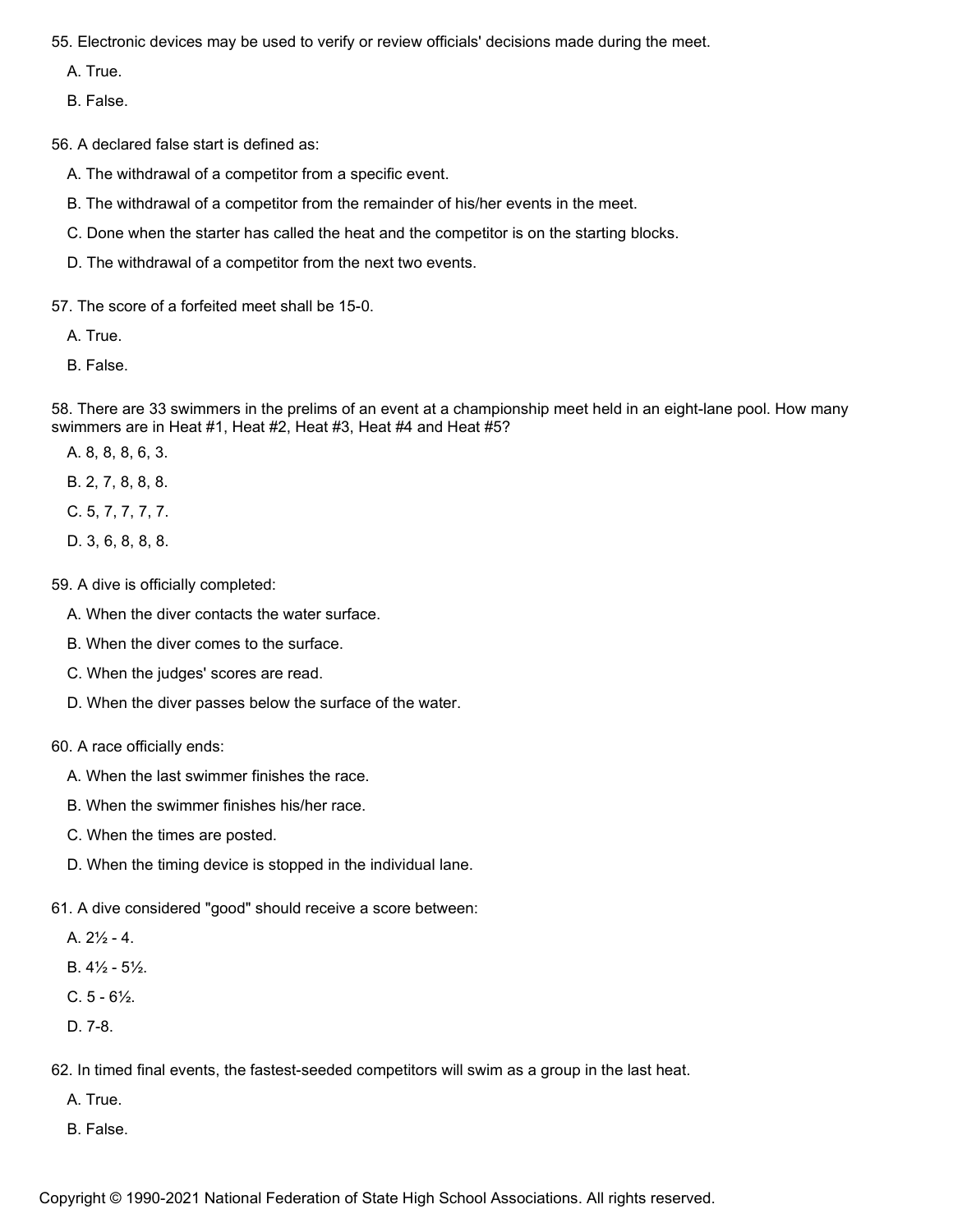63. A legal butterfly finish is one in which the swimmer contacts the touchpad or finish end with:

A. One hand.

B. Both hands simultaneously.

C. Shoulder.

D. Any part of the body.

64. An infraction/false start occurs when a swimmer:

- A. Steps into the water feet first for an in-water start.
- B. Immediately assumes a starting position.
- C. Dives into the water for an in-water start.
- D. Remains stationary immediately prior to the start signal.

65. All of the following are considered unsporting conduct EXCEPT:

A. On-deck removal of a drag suit or sweats if a competition suit lies beneath.

- B. Interfering with meet officials in the performance of their duties.
- C. Use of alcohol or any form of tobacco product.
- D. Making insulting or derogatory remarks, gestures or acts including taunting.

66. An automatic timing system consists of:

A. Two digital watches that start and stop by hand.

B. Two digital watches and two backup buttons that start and stop by hand.

C. A system that starts automatically with the starter's device and stops automatically when a competitor touches the touchpad.

D. A system that starts automatically with the starter's device and is stopped by hand when a competitor touches the touchpad.

67. Before each dive, along with the competitor's name, the diving announcer should announce the dive, number, position and degree of difficulty.

A. True

B. False

68. In a backstroke relay event the second, third and fourth swimmers:

- A. Must start in the water.
- B. Can swim underwater.
- C. Shall use the forward start.
- D. Can use two arm pulls before turning to their back.
- 69. In championship meets, the five voluntary dives shall come from:
	- A. Each of the five groups with the assigned dd and sum total not to exceed 9.0.
	- B. Four of the five groups with the assigned dd and sum total not to exceed 9.0.
	- C. The five groups with the assigned dd and sum total to be at least 9.0.
	- D. Any of the dives listed on the diving form with the assigned dd and sum total not to exceed 9.0.

Copyright © 1990-2021 National Federation of State High School Associations. All rights reserved.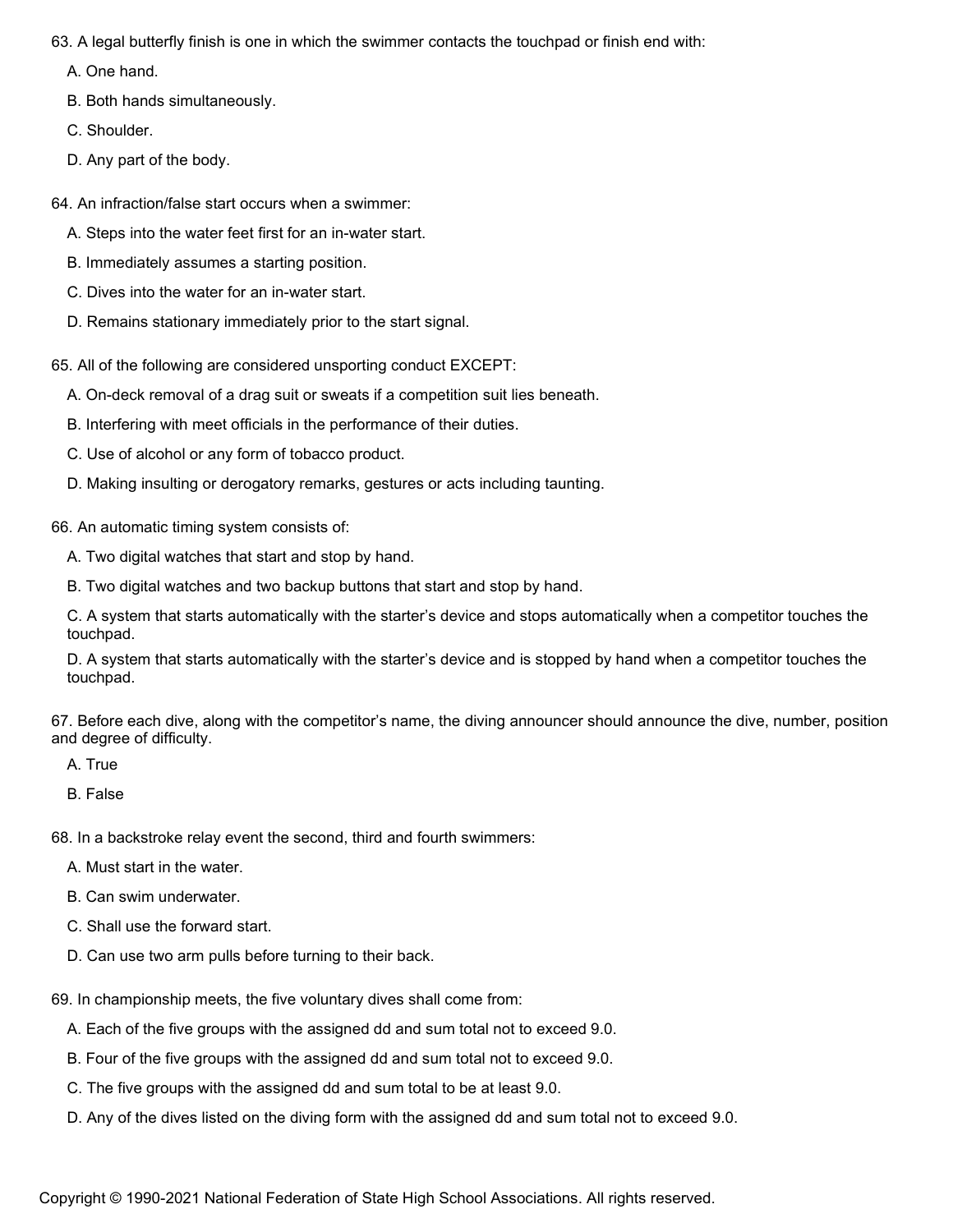70. A team shall consist of two or more competitors.

- A. True.
- B. False.
- 71. Exhibition competitors may not:
	- A. Score points.
	- B. Be disqualified.
	- C. Use their performance as a qualifying time/diving score.
	- D. Establish a new meet record.
- 72. Exhibition competitors:
	- A. May compete unless state association policy determines otherwise.
	- B. Must adhere to rules regarding event form, starting, judging, timing and conduct.
	- C. May use their performance as a qualifying time/diving score.
	- D. All of the above.
- 73. Seeding is the process of assigning competitors into events by:
	- A. Time in swimming.
	- B. Score in diving.
	- C. Lot in diving.
	- D. All of the above.
- 74. A dive round is the competition of one dive by each participant.
	- A. True.
	- B. False.
- 75. The 16.4 yards/15 meters markings located on the lane lines take precedence over the deck markings.
	- A. True.
	- B. False.
- 76. Visible markings, which are located 16.4 yards/15 meters from each end wall shall be provided:
	- A. On the deck on one side of the pool.
	- B. On the deck on both sides of the pool.
	- C. On every other lane line.
	- D. On the bottom of the pool in the center of the pool.
- 77. When water conditions do not meet the water conditions as defined in the rules, the meet referee:
	- A. May reschedule the meet in accordance with the referee's schedule.
	- B. May order two hour delay in the start of the meet.
	- C. May declare that the meet will not be conducted.
	- D. May declare all swimmers will start in the water.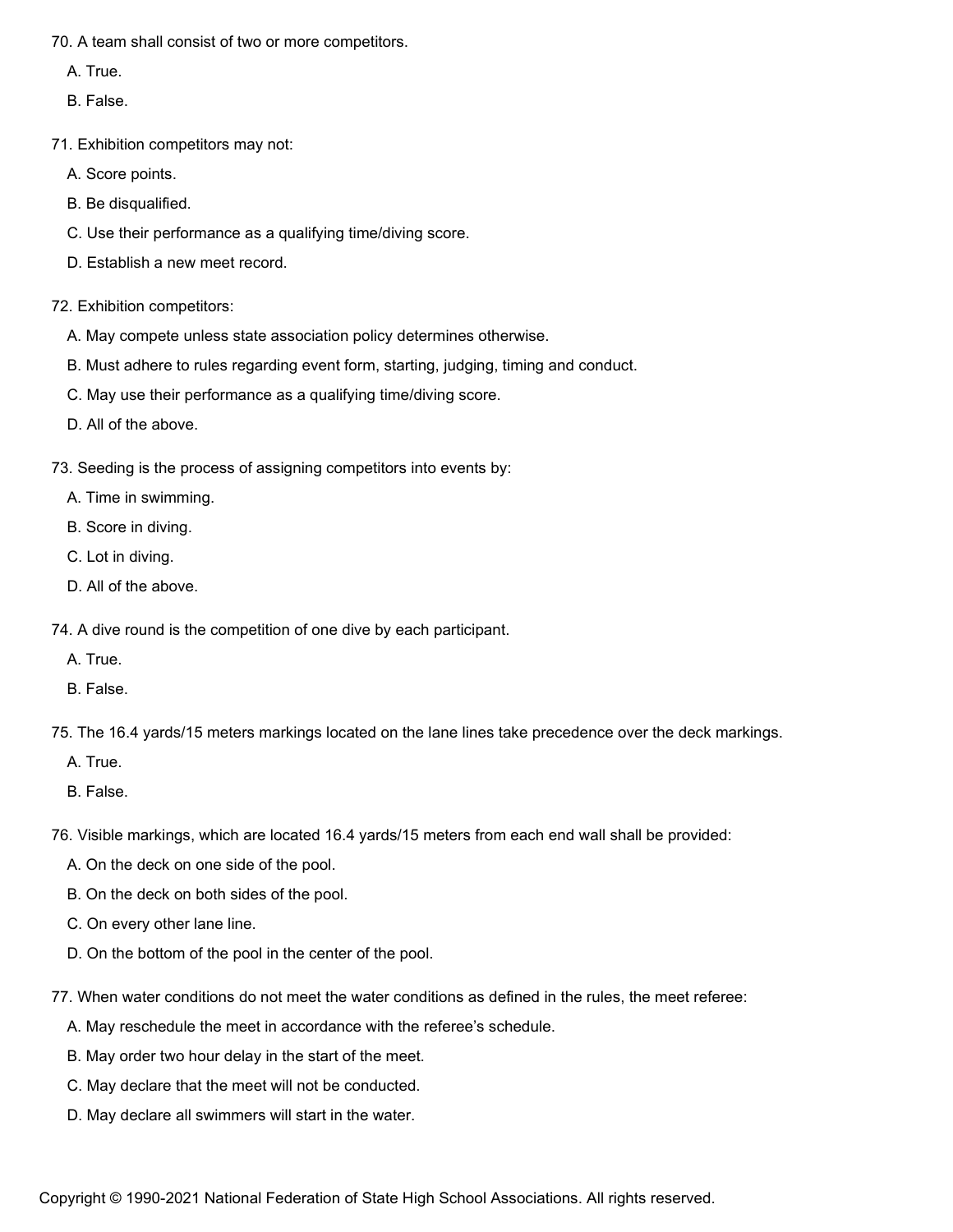78. When starting platforms are used, and the water is more than 4 feet deep at the point of entry, the platforms may be no more than a maximum of \_\_\_\_\_\_\_ above the water.

A. 15 inches

B. 20 inches.

- C. 25 inches.
- D. 30 inches.
- 79. Backstroke ledges:
	- A. Are permitted in high school competition.
	- B. Are not permitted in high school competition.
	- C. Must be used in high school competition.
	- D. Must be tested prior to each competition.
- 80. Timing devices, whether manual, semiautomatic or automatic, shall be calibrated to:
	- A. One-tenth (0.1) of a second.
	- B. One-hundredth (.01) of a second.
	- C. One-thousandth (.001) of a second.
	- D. All of the above.
- 81. When automatic electronic timing is used in competition:
	- A. A manual timing device shall be used for each lane as backup.
	- B. A manual timing device is not required.
	- C. A manual timing device can be used at the option of the referee.
	- D. A manual timing device can be used if the host school so desires.
- 82. Once the order is declared on the relay card, all swimmers must stay in their designated order.
	- A. True.
	- B. False.

83. In order for a lead-off swim to be considered an official time and be used for other purposes such as a qualifying time, the swimmer's coach:

- A. Must provide three times to the referee immediately following the race, so that those times may be recorded.
- B. Does not need to notify the referee as the automatic timing system will record lead-off time.
- C. Must notify the referee before the meet begins.
- D. Must notify the referee at the designated time and place prior to the start of the event.

84. A swimmer is observed wearing a suit that ties in the back. This is not observed until the competitors are in the water during an event. The referee should take what action?

A. Disqualify the swimmer from this event only due to wearing illegally constructed attire and inform the coach to make the swimmer legal before the swimmer's next event.

B. Disqualify this swimmer from further competition in this meet due to wearing illegal attire.

C. Issue a warning to the competitor and coach after the event for wearing illegal attire and inform them that the swimmer much be legally dressed before the swimmer's next event.

D. Referee should take no action.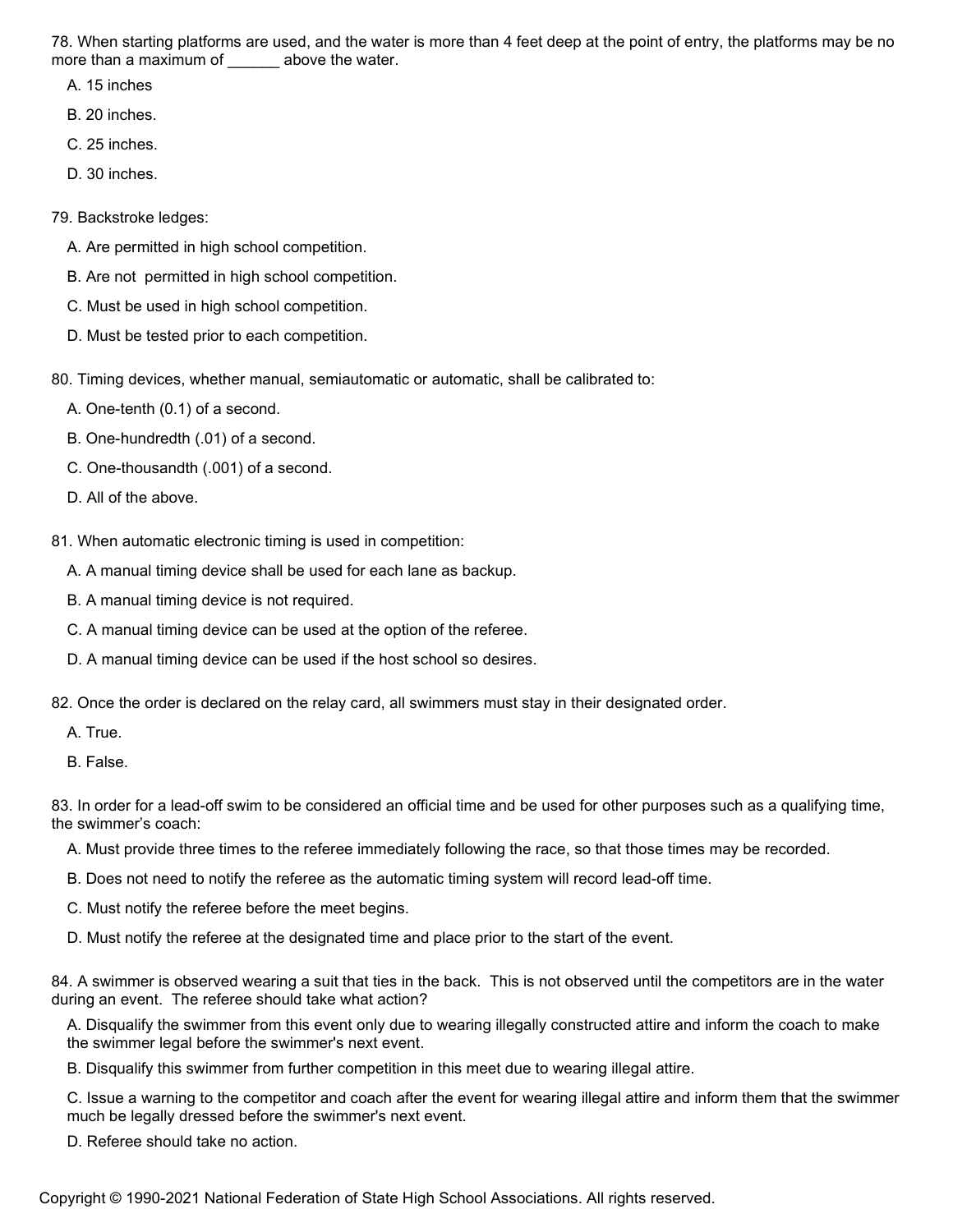- 85. Suits worn for religious reasons must:
	- A. Not aid in buoyancy.
	- B. Be 100% permeable except for one post construction logo.
	- C. Be constructed of a woven/knit textile material.
	- D. All of the above.
- 86. When a non-conforming suit is worn for religious reasons, what action does the referee take?
	- A. Not allow the athlete to compete.
	- B. Disqualify the athlete following the event.
	- C. Notify the coach of the illegal suit.
	- D. Notify the state association following the conclusion of the meet.
- 87. Adhesives are allowed under the following circumstances:
	- A. By swimmers during swim competition.
	- B. By divers when they are competing in a swim event.
	- C. By divers during dive competition.
	- D. Adhesives are never allowed in swim or dive competition.
- 88. Adhesives are not allowed for swimmers or divers.
	- A. True.
	- B. False.
- 89. A competitor may be disqualified from an event in which the competitor pushes off the bottom of the pool.
	- A. True.
	- B. False.
- 90. A time achieved during a swim-off can be used for all of the following purposes except:
	- A. To set a new local, state or national record.
	- B. To improve an athlete's seeding in the next round of competition, if the swim-off time is faster than the preliminary time.
	- C. To achieve a qualifying time for a state championship meet.
	- D. To qualify an athlete for a final or consolation heat.
- 91. During the backstroke turn, the wall must be contacted by the swimmer's:
	- A. Feet.
	- B. Any part of the swimmer's body.
	- C. Hand.
	- D. Head.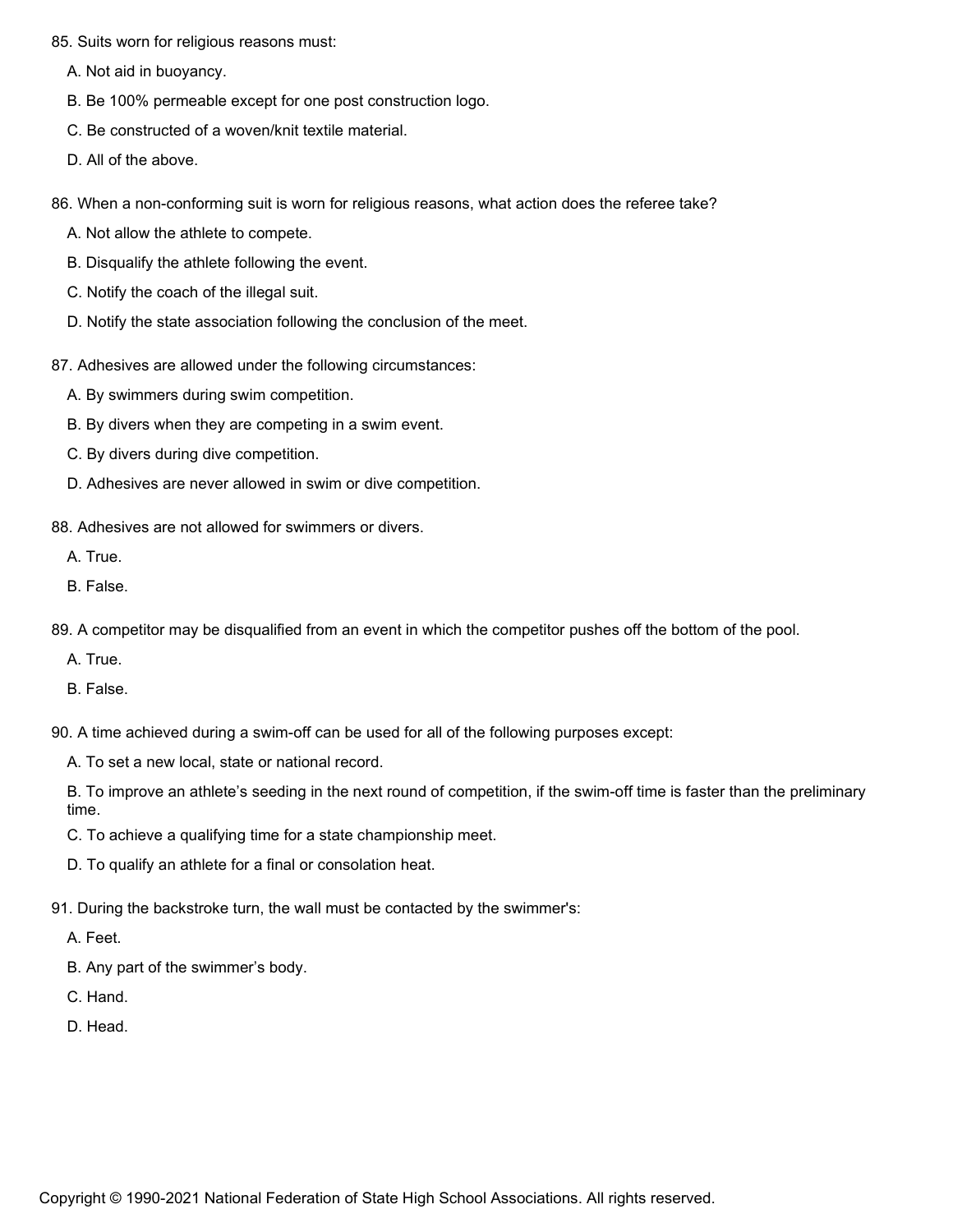92. During the final round of the diving competition, the board visibly cracks and is unable to be replaced or repaired in a timely manner. The referee shall:

- A. Determine places by using the last full round completed.
- B. Disqualify the host team and awards points to the visiting team(s).
- C. Stop the competition and not score the diving event.
- D. Divide the total diving points among all of the teams.
- 93. The visiting team has eliminated diving due to a lack of a facility. The proper procedure would be:
	- A. The host team competes in the diving event (and all teams with diving entries) and is awarded points accordingly.
	- B. Diving is not conducted at this competition.
	- C. Diving is run as an optional event with no points awarded.
	- D. The visiting team notifies the host team two weeks in advance and no points are awarded at the competition.
- 94. Practice dives, with or without water entries, are permitted:
	- A. Anytime during the meet.
	- B. After a break of 10 minutes or more.
	- C. After a break of 15 minutes or more.
	- D. None of the above.

95. If a diver elects to perform a standing forward takeoff, the diver shall declare intent to the diving referee before performing the dive.

- A. True.
- B. False.

96. If the dive executed is listed properly on the diving scoresheet but misread by the announcer, the following should occur:

- A. The dive is considered a failed dive.
- B. A two-point deduction will be taken from each of the judge's scores.
- C. The dive is judged as a correct dive and considered an announcer's error.
- D. The referee requires the dive to be repeated.
- 97. When an announcer makes an error while reading a dive, the diver:
	- A. Must complete the dive as it was announced.
	- B. Must correct the announcer before executing the dive.
	- C. May execute the intended dive provided the DD is higher than the one announced.
	- D. Will be allowed to perform the correct dive.
- 98. During a standing dive, athletes:
	- A. Shall stop oscillating the board just before or after the starting position is assumed.
	- B. Shall not oscillate the board more than four times.
	- C. Shall not permit a foot or both feet to leave the board during an oscillation prior to the final spring from the board.
	- D. All of the above are true of the standing dive.